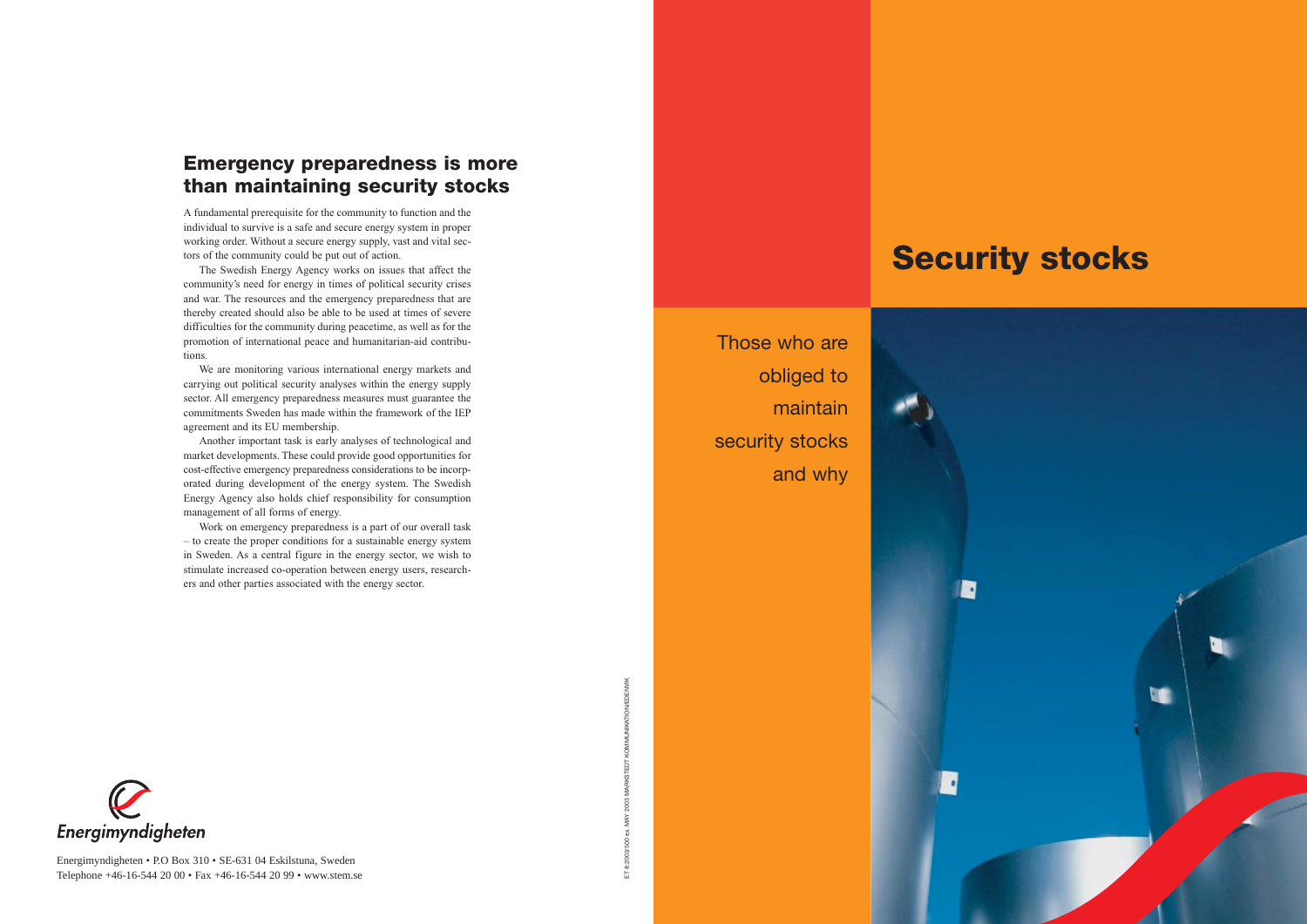For many years the State maintained stocks of petroleum products in its own mountain storage chambers. These stocks were intended for civil use in the event of war. They have now been sold. Instead, with some exceptions, the State has placed responsibility for all maintenance of security stocks – both for war and other serious supply crises – on the power industry, district heating plants and the oil and petroleum companies.

- Statute 1984:1049 on security stocks of oil and coal (LBOK). This statute is continually being adapted and revised.
- Act 1995:971 on security stocks of oil and coal.
- Statute 1985:635 on maintaining emergency supplies in the natural gas sector.
- Act 1985:636 on maintaining emergency supplies in the natural gas sector.

Parliament has passed the following statutes and acts concerning security stocks of fuels:

The Swedish Energy Agency is the supervisory authority, and determines who is obliged to maintain security stocks and how extensive these should be.

Despite political ambitions to reduce dependence on fossil fuels, Sweden is still an oil-reliant country to a great extent. Even if the total use of oil has practically been halved over the past 20-year period, disruptions to the oil supply will nevertheless have serious consequences for heating, production and transport.

> The maintenance of security stocks is also governed by Sweden's membership in the EU and the international energy programme, IEP. Sweden and the other member countries, according to an agreement with the International Energy Agency, IEA, are obliged to maintain security stocks of oil equivalent to a net import of at least 90 days. This means that no company obliged to maintain security stocks may fall below this 90-day limit.

> Note that a company's commercial supply may not be included in this 90-day stock.

### **Security stocks are controlled by statutes and regulations**

### **Why Sweden must maintain security stocks**



The focus of political security has changed dramatically in recent years. Previously, the main focus in planning was on defense against invasion. Today a broader perspective prevails – the safety and security of the community and emergency preparedness.

Sweden should of course still be able to counter an armed attack, but the main focus has shifted from pure military planning to emergency preparedness when confronted by both peacetime crises and disasters as well as armed attacks.

From an emergency preparedness perspective, developments on the world's oil

markets demand intensified vigilance in the years to come. Crude oil production in the North Sea will pass its peak within a decade. With that, the main focus of Sweden's oil supply will shift from the North Sea back to the Middle East. Moreover, it is deemed that the world's oil production is slowly but surely diminishing because oil reserves are starting to run out.

Sweden is 100 % dependent on crudeoil imports, which to an ever increasing extent come from areas susceptible to turbulence. The EU's import dependency is 30 %, and is increasing steadily. Therefore Sweden must continue to maintain security stocks of oil.

This brochure is intended to provide a general description of security-stock maintenance and the regulations pertaining to this. The main focus is on security stocks of oil.

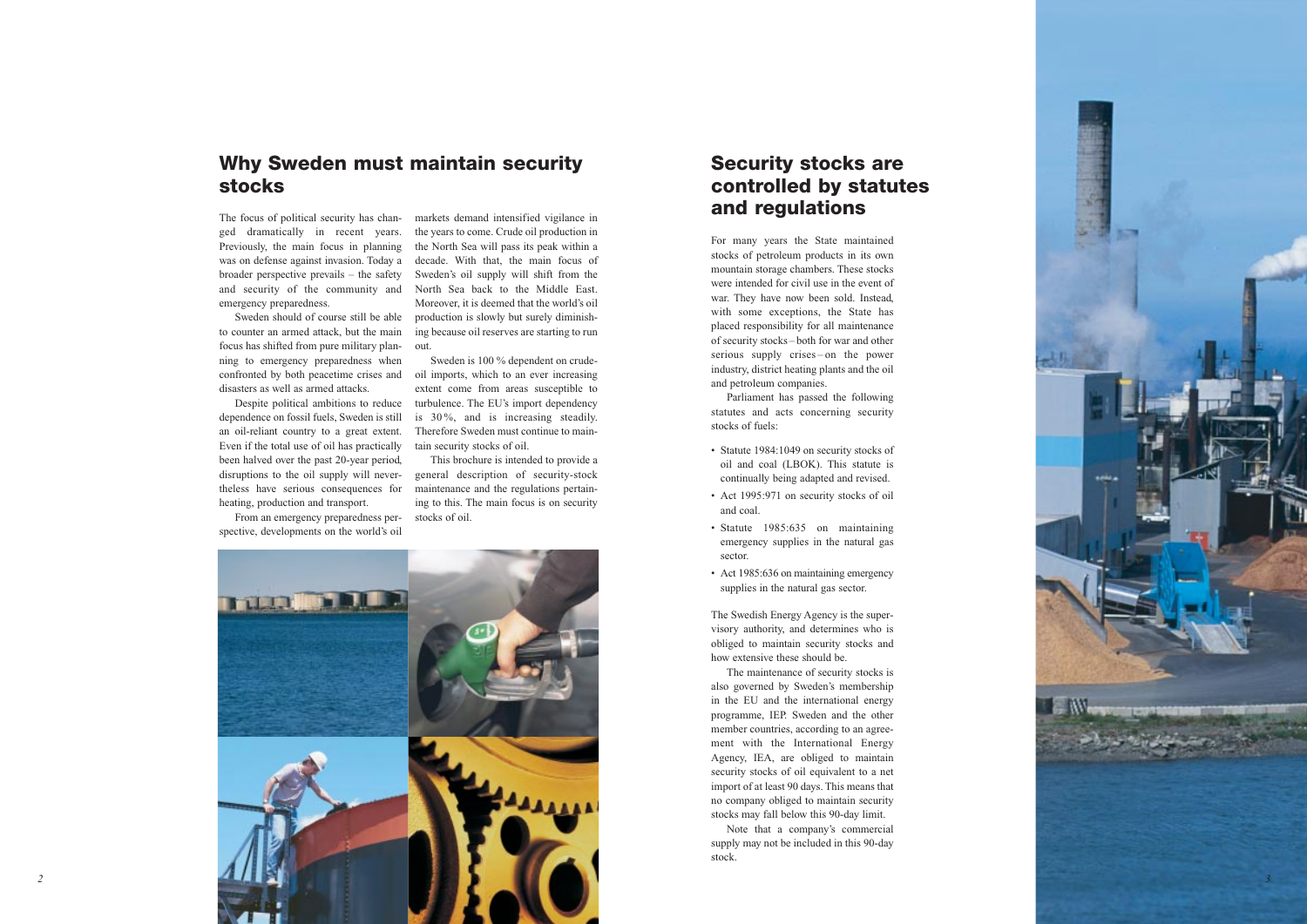Parliament has decreed that security stocks of the following fuels must be maintained:

| <b>Fuel stocks</b>                                               | $CN$ no. $*$                                                       |
|------------------------------------------------------------------|--------------------------------------------------------------------|
| Hard coal, lignite and coke                                      | 2701<br>2702<br>2704                                               |
| Motor spirit                                                     | 2710 00 27<br>2710 00 29<br>2710 00 32<br>2710 00 34<br>2710 00 36 |
| Kerosene-type jet fuel and other kerosene 2710 00 51             | 2710 00 55                                                         |
| Transport diesel and gas oil<br>(excl. heating oil); heating oil | 2710 00 69                                                         |
| Fuel oil                                                         | 2710 00 74<br>2710 00 75<br>2710 00 76<br>2710 00 77<br>2710 00 78 |

\* CN = Combined Nomenclature, a system according to which various goods are numbered in the EC's customs tariff schedule.

For **all fuels, except coal**, companies are obliged to maintain security stocks if:

> Even district heating plants that use more than 5 million m<sup>3</sup> of **natural gas** are obliged to maintain security stocks, but in that case, stocks are to consist of oil.  $1000 \text{ m}^3$  of natural gas is equivalent to  $1 \text{ m}^3$  of oil.

- they have brought fuel into the country.
- they have sold or used up the fuel during the base year, i.e, the calendar year closest to the preceding stockmaintenance year.

The same applies to those that have been running an **oil refinery** in the country and sold fuel stocks during the base year.

Obligatory maintenance of security stocks could even apply to **customers**. Those who have bought from a company obliged to maintain security stocks, and then sold at least  $50000 \text{ m}^3$ , are also obliged to maintain security stocks.

ity stocks only applies to district **heating plants**. For these, the obligation to main tain security stocks applies if their annual consumption has amounted to at least 8 000 tonnes of coal.

The corresponding level for **oil-fired <sup>p</sup>lants** is 5 000 m3.

Obligatory maintenance of **coal** secur-security stocks.

- Sales report Groups (with sub-annexes).
- Consolidated group sales.
- Inter-company sales.
- Export sales.
- Sales of bunkers abroad. – Sales to Government authorities.
- Sales to vendors obliged to maintain security stocks.
- Sales to industrial consumers obliged to maintain security stocks as well as owners
- of district heating plants and combined heating and power plants. – Sales to owners of oil-fired condensing power plants and gas turbine plants obliged
- to maintain security stocks.
- Import of fuels.

**Combined heating and power plants** with an installed output of at least 5 MW could also be ordered to maintain







Companies obliged to maintain security stocks must declare their sales and/or consumption during the base year by no later than 01 February. This declaration must be sent to the Swedish Energy Agency.

If the company obliged to maintain security stocks and the Swedish Energy Agency have not reached any other agreement, the following forms must be used:

There are special forms for Group security stocks:

# **Details you must provide**

- Consumption report industrial consumers.
- Consumption report owners of district heating plants and combined heating and power plants.
- Sales report companies (with sub-annexes).
- Sales to Government authorities.
- Sales to vendors obliged to maintain security stocks.
- Sales to industrial consumers obliged to maintain security stocks as well as owners
- of district heating plants and combined heating and power plants. – Sales to owners of oil-fired condensing power plants and gas turbine plants obliged
- to maintain security stocks.

*These forms are available online at www.stem.se*